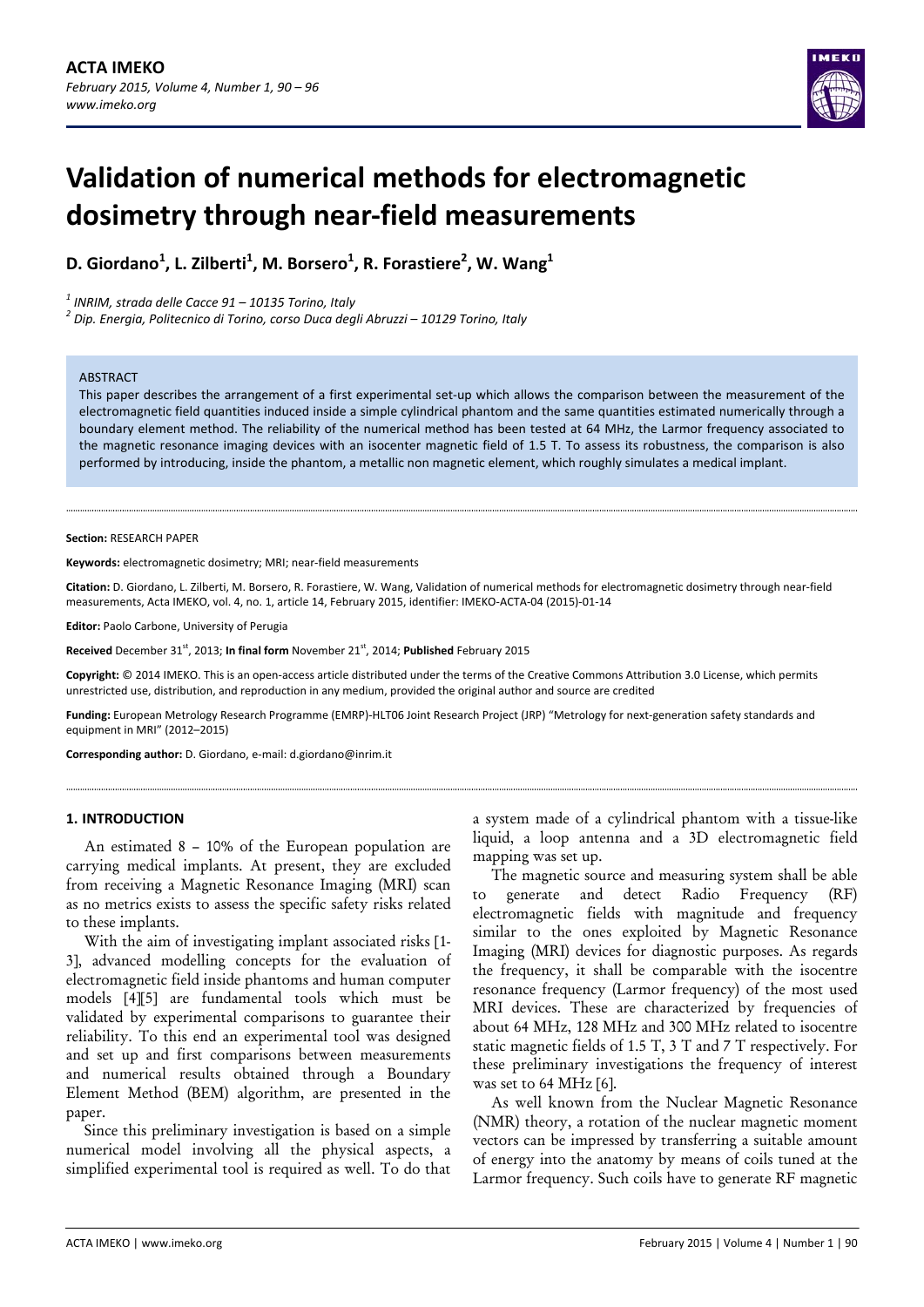

Figure 1 Experimental set‐up.

fields perpendicular to the static magnetic field direction. Consequently, a loop antenna was selected [6-7].

Since the aim of this paper is the experimental set-up, just a synthetic description of the field formulation is given in section 2.

A description of the experimental set-up is given in section 3, and some critical items due to the simplified model of the loop antenna are pointed out. In particular, the presence of the shield in the actual loop and the absence of the earth in the numerical model are argued.

The first comparisons between measured and computed magnetic field components are performed along a vertical and a radial line inside the cylindrical phantom. Additional comparisons are performed when a metallic object mimicking an implant is introduced inside the phantom (see section 4).

A brief description of the system control and operations, managed by a *Python* programme which automates the generation and acquisition of the field components, is given in section 5, followed by some conclusions (section 6).

# **2. FIELD FORMULATION**

The electromagnetic field problem is described by the Electric Field Integral Equation (EFIE) and Magnetic Field Integral Equation (MFIE) under sinusoidal conditions (angular frequency ω). The integral equations are solved by the Boundary Element Method (BEM), discretizing the external surface ( $\partial$ Ω) of the considered objects (Ω) with 2D surface elements. The discretized form of the EFIE and MFIE equations is:

$$
\xi E_i = -\int_{\Omega_s} j \omega \mu \Psi J_s dv - \sum_{m}^{M} (\boldsymbol{n} \times \boldsymbol{E})_m \times \int_{\partial \Omega_m} \nabla \Psi_{i,m} ds
$$

$$
- \sum_{m}^{M} (\boldsymbol{n} \cdot \boldsymbol{E})_m \int_{\partial \Omega_m} \nabla \Psi_{i,m} ds + j \omega \mu \sum_{m}^{M} (\boldsymbol{n} \times \boldsymbol{H})_m \int_{\partial \Omega_m} \Psi_{i,m} ds
$$

$$
\xi \mathbf{H}_{i} = \int_{\Omega_{\text{s}}} (\mathbf{J}_{s} \times \nabla \Psi) d\nu - \sum_{m}^{M} (\mathbf{n} \times \mathbf{H})_{m} \times \int_{\partial \Omega_{m}} \nabla \Psi_{i,m} ds - \sum_{m}^{M} (\mathbf{n} \cdot \mathbf{H})_{m} \int_{\partial \Omega_{m}} \nabla \Psi_{i,m} ds - j \omega \tilde{\epsilon} \sum_{m}^{M} (\mathbf{n} \times \mathbf{E})_{m} \int_{\partial \Omega_{m}} \Psi_{i,m} ds
$$
\n(1)

where  $J_s$  is the impressed current density of the sources  $(\Omega_s)$ , ξ is the singularity factor (ξ = 0.5 on the surface and ξ = 1 elsewhere) and *n* is the normal unit vector directed outwards Ω. The m-th element is the source point while, during the setting of the matrix, the computational point is the barycentre of the i-th element. The Green function is defined as:

$$
\psi = \frac{e^{-ik|\mathbf{r} - \mathbf{r}'|}}{4\pi|\mathbf{r} - \mathbf{r}'|} \quad \text{with} \quad k = \omega \sqrt{\mu \left(\varepsilon - j\frac{\sigma}{\omega}\right)} = \omega \sqrt{\mu \tilde{\varepsilon}} \tag{2}
$$

where *r* and *r'* are the coordinate vectors of the observation and of the source points, while  $\mu$ ,  $\sigma$  and  $\varepsilon$  are the magnetic permeability, the electric conductivity and the electric permittivity respectively. EFIE and MFIE can be written for any volume belonging to the computational domain (the air region outside the phantom, inside this latter and also inside possible metallic objects). The volume integrals must be included only in volumes involving impressed sources.

The integrals of the Green function and its gradient are computed by using an adaptive quadrature rule based on Kronrod algorithm, which enables high accuracy limiting the computational burden.

#### **3. EXPERIMENTAL SET‐UP**

Figure 1 shows an overall view of the experimental setup, including the phantom filled with a yellow liquid (the human tissue-like liquid), the 3D probe positioning system made of dielectric material with low permittivity  $(\varepsilon_r = 2)$ , the electric (or magnetic) field probe and its optical converter, the support for the antennas (more antennas are foreseen). The black loop antenna can be seen on the right side of the phantom.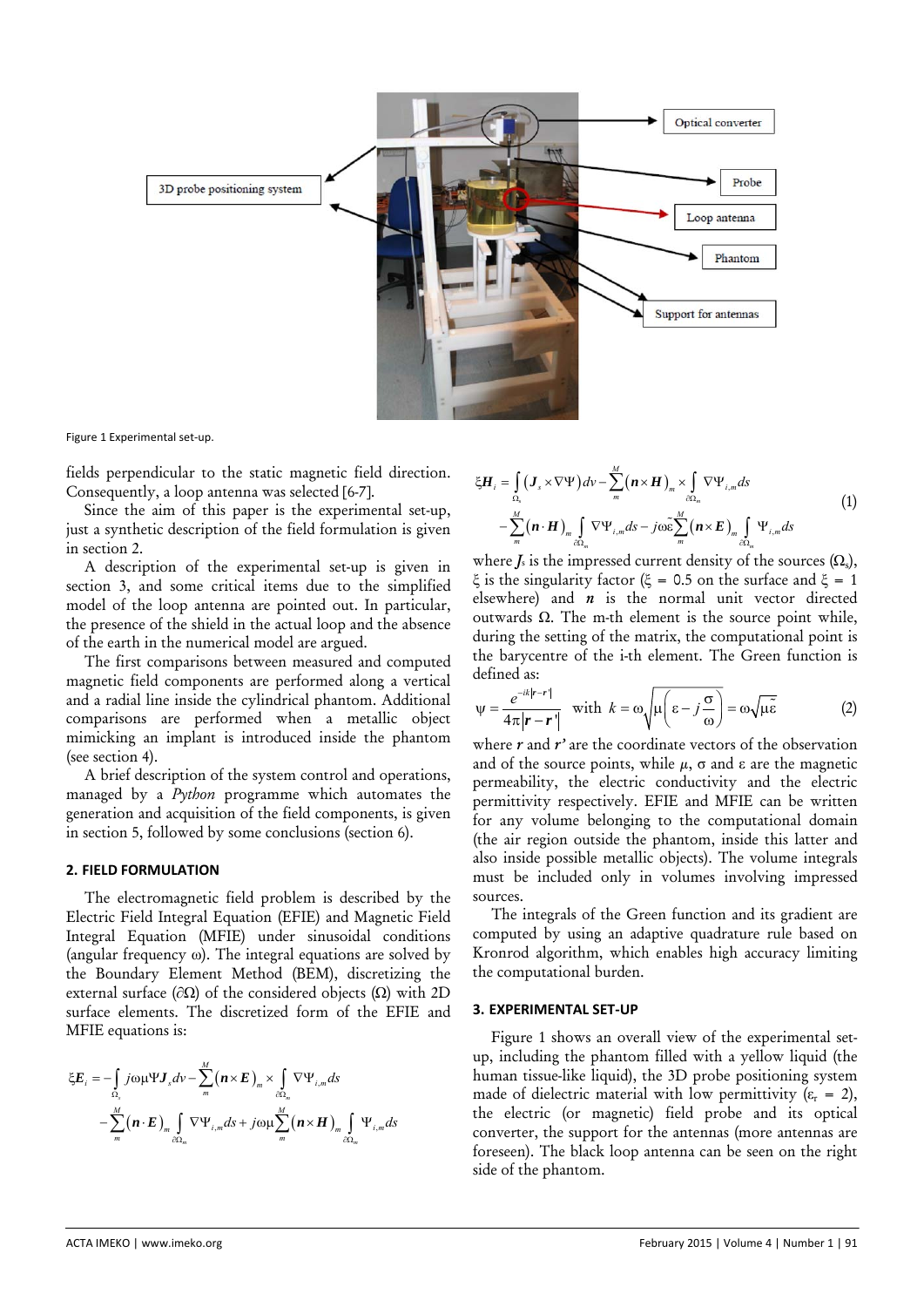

Figure 2. a) Sketch of the loop antenna [8]. b) Sketch of the set-up for the generation of RF magnetic field.

#### **3.1. Phantom**

The phantom consists of a cylindrical container made of polymethylmethacrylate whose dielectric permittivity  $(\varepsilon_r =$ 2.2), much lower than that of the liquid, does not affect the electric field induced in the phantom. It has both an internal diameter and an internal height equal to 240 mm. The liquid, prepared by the Physikalisch Technische Bundesanstalt laboratories (PTB, Berlin), shows electrical characteristics comparable with the ones of some human tissues.

To reduce the effects of the support material on the electric field behaviour around the phantom, four slim columns sustain the container, increasing the distance from the structure supporting the whole system.

## **3.2. Magnetic field generation system**

The magnetic field source shall be able to induce, inside the phantom, an electric field with a magnitude detectable by the near-field probes employed for this experiment. Moreover, the source should not produce spurious electric



Figure 3. a) Circuital model for the estimation of the current flowing in the loop antenna. b) Computed and measured frequency behaviour of T coefficient.

fields which are not considered in the numerical procedure.

The selected source for these purposes is a small loop antenna, consisting of a single turn with 6 cm diameter, inside a balanced E-field shield (Figure 2a).

Through preliminary computations, a magnetic field amplitude of 1 A/m produced by a current of 0.5 A is predicted at 20 mm far from the loop. Of course this value is lower than the typical magnetic field value generated by the RF imaging coil of the MRI devices [9-11]; nevertheless, this is acceptable because the purpose here is not to cause the nuclear magnetic resonance but to investigate the possible side-effects induced in the human body during MRI examination. The estimated electric field induced by such magnetic field is a few tens of volts per meter, enough to be detected by the probe.

A first experimental arrangement for the supply and estimation of the current flowing in the antenna is depicted in Figure 2b). The supply system consists of a signal generator and a 100 W broadband amplifier (9 kHz to 100 MHz). In order to improve the matching between the supply system and the antenna, a series capacitor *C*S, with a rated value of 8 pF, is introduced. In this way it is possible to obtain the required field without exceeding the maximum power (25 W) of the 50  $\Omega$  resistive load. This load allows to estimate the current which generates the field. Indeed, through the knowledge of the voltage across the resistive load, obtained by the measurement of the incident power *P*, it is possible to solve the circuital model shown in Figure 3a and to estimate the current that flows in the inductance *L* simulating the loop antenna. The parameter *CL* simulates the stray electrical coupling between the loop wire and its shield. Because of the antenna dimensions and supply frequency, the radiation resistance can be neglected as well as the Joule losses and the circuital model can be simplified.

The current flowing in the loop antenna (and hence in the inductance *L*), *I*L, which generates the magnetic field,



Figure 4. Investigation lines inside the phantom: frontal and upper view.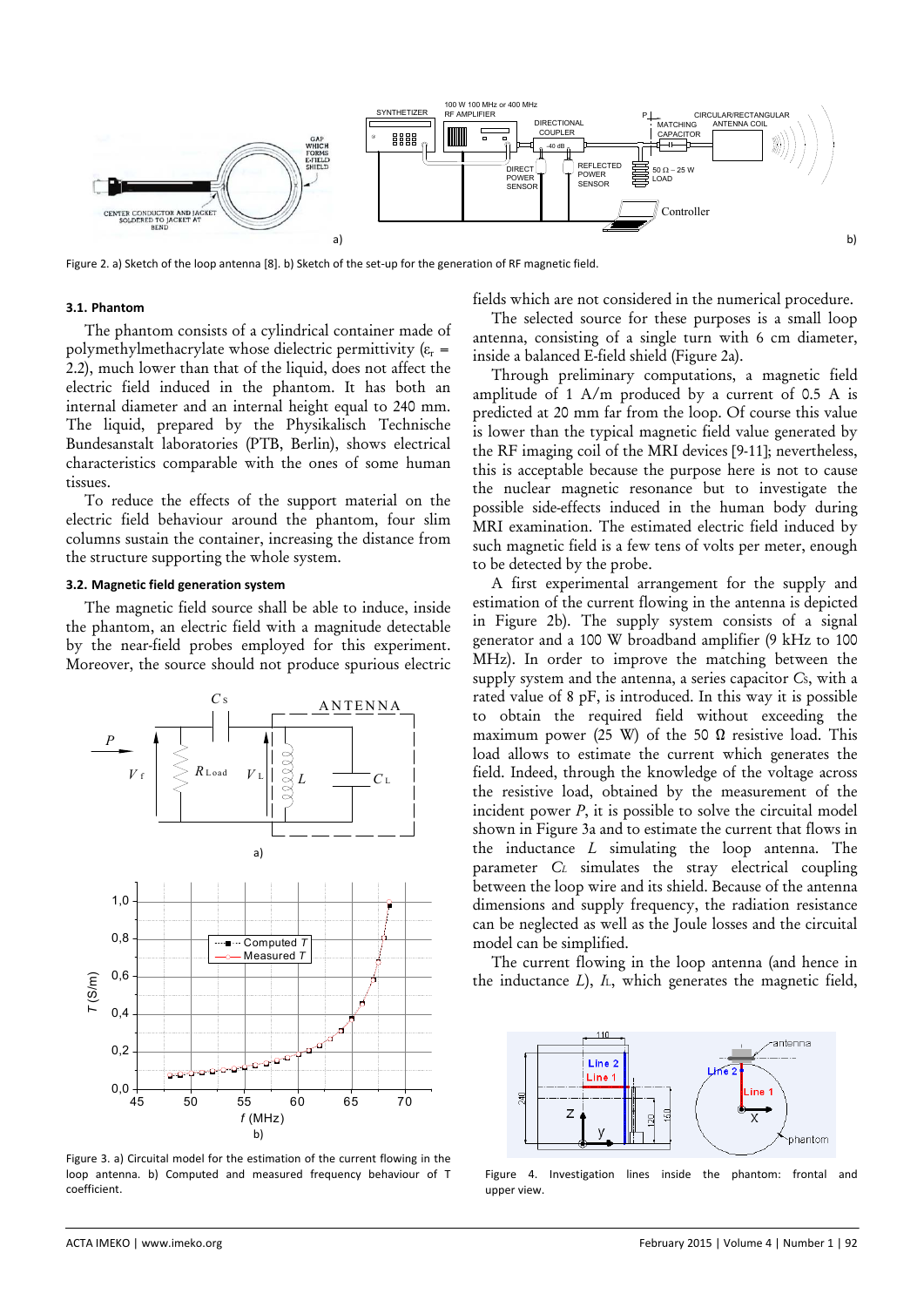can be directly estimated by knowing the transmitted power to *R*Load and the admittance *T* defined as:

$$
\left|\overline{T}\right| = \frac{\left|\overline{I}_L\right|}{\left|\overline{V}_f\right|} = \frac{\omega \cdot C_s}{1 - \left(\frac{\omega}{\omega_{res}}\right)^2} \qquad \text{with} \qquad \omega_{res} = \frac{1}{\sqrt{L \cdot (C_L + C_s)}} \tag{3}
$$

The transmitted power is obtained as difference between the incident and reflected power values measured by means of a directional coupler and a power meter. From that, the voltage *V*f is easily obtained.

The unknown *C*s and *ω*res are extrapolated from the experimental frequency behaviour of *T* from 45 MHz to 70 MHz by means of a least square algorithm between the measured frequency behaviour and the computed one.

Assuming that the current is uniform along the single turn (i.e., π*D* << λ/10, where *D* is the turn diameter and λ is the wavelength of the working frequency), the magnetic field in the loop centre is  $H_c = \frac{I_L}{D}$ ; then the

following system can be written:

$$
\begin{cases}\n\left|\overline{T}\right|(\omega_{1}) = D \frac{H_{c}}{\left|\overline{V}_{f}\right|_{\omega_{1}}} = \frac{\omega_{1} \cdot C_{s}}{1 - \left(\frac{\omega_{1}}{\omega_{res}}\right)^{2}} \\
\left|\overline{T}\right|(\omega_{2}) = D \frac{H_{c}}{\left|\overline{V}_{f}\right|_{\omega_{2}}} = \frac{\omega_{2} \cdot C_{s}}{1 - \left(\frac{\omega_{2}}{\omega_{res}}\right)^{2}}\n\end{cases} (4)
$$

where *ω*1 and *ω*2 are arbitrary angular frequencies chosen in the range 45 MHz to 70 MHz. From a series of measured  $\text{values} \ \ \frac{H_c}{V_f}(\omega_i)$ *H V*  $\omega$ ) evaluated in the same frequency range a

couple of such values is randomly extracted to solve the system (4) obtaining a series of couple of values  $(C_{\rm S,i}, \omega_{\rm res-i})$ . By means of the above cited least square algorithm between the measured  $T(\omega)$  values and the computed ones, the optimal couple of values  $(C_s, \omega_{res})$  were found to be equal to 8.3 pF and 70.6 MHz, respectively. Figure 3b shows the frequency behaviour of the computed and measured *T*  coefficient.

The gap on the E-field shield such as a coupling between the antenna and earth, due to a non-symmetric supply, can compromise the comparison between measurement and numerical results. Indeed the two elements introduce

spurious electric components which are not taken into account by the numerical procedure. A non-symmetric supply for the antenna generates a common electric coupling with the earth evidenced by an electric field component perpendicular to the earth, not foreseen by the model. The gap problem can be overcome by shielding the gap with a metallic strip. The earth coupling disappears when the antenna is placed close to the phantom. The conductivity of the liquid "shields" the antenna from the earth. The encouraging results shown in the following prove the reliability of the assertions.

#### **3.3. Electric and magnetic field probes**

Since the electromagnetic field measurement should be performed in the near-field region, probes with very small dimensions are chosen. Moreover, owing to their usage inside the phantom, resistance to organic solvent must be guaranteed. Their main characteristics are resumed in Table I [12].

These isotropic probes give the true rms value of the applied field along the three orthogonal axes. Thanks to an electro-optic converter the information can be easily carried from the probe to the meter which can be placed a few meters away from the magnetic source.

The field generation and detection system is automatically managed by a *Python* program which reduces the measurement time and increases the accuracy of the power measurement, allowing for a thermal equilibrium of the devices.

# **4. COMPARISON BETWEEN NUMERICAL MODEL AND MEASUREMENT RESULTS**

A preliminary calibration phase gives evidence of a rotation of the *x/y* field arrays around the *z* direction with respect to the absolute reference system shown in Figure 5, for both the electric and magnetic field probes. The estimation of such rotation angle is performed thanks to the symmetry conditions imposed by the loop antenna. The results, accompanied by an uncertainty of about 10%, are 20° and 23.5° for the electric and magnetic probe respectively. The algorithm which manipulates the acquired field components to apply the coordinate rotation is implemented in the software which controls the whole experimental set-up (section 5).

As a first comparison between the BEM algorithm and

Table 1. Characteristics of the electric and magnetic field probes.

| <b>Section</b>                              | <b>Electric field</b> | <b>Magnetic Fied</b>                                                       |
|---------------------------------------------|-----------------------|----------------------------------------------------------------------------|
| Frequency                                   | 40 MHz $\div$ 6 GHz   | 10 MHz $\div$ 600 MHz (absolute accuracy $\pm$ 6.0%);<br>output linearized |
| Dynamic range                               | $2 V/m \div 1000 V/m$ | 0.08 A/m to 40 A/m at 13.56 MHz<br>0.01 A/m to 5 A/m at 100 MHz            |
| Overall length                              | 337 mm (tip: 40 mm)   | 337 mm (tip: 40 mm)                                                        |
| Distance from<br>probe tip to dipole centre | $2.5 \text{ mm}$      | $3 \, \text{mm}$                                                           |
| Tip diameter                                | 8 mm (body: 10 mm)    | 6 mm (body: 12 mm)                                                         |
|                                             |                       |                                                                            |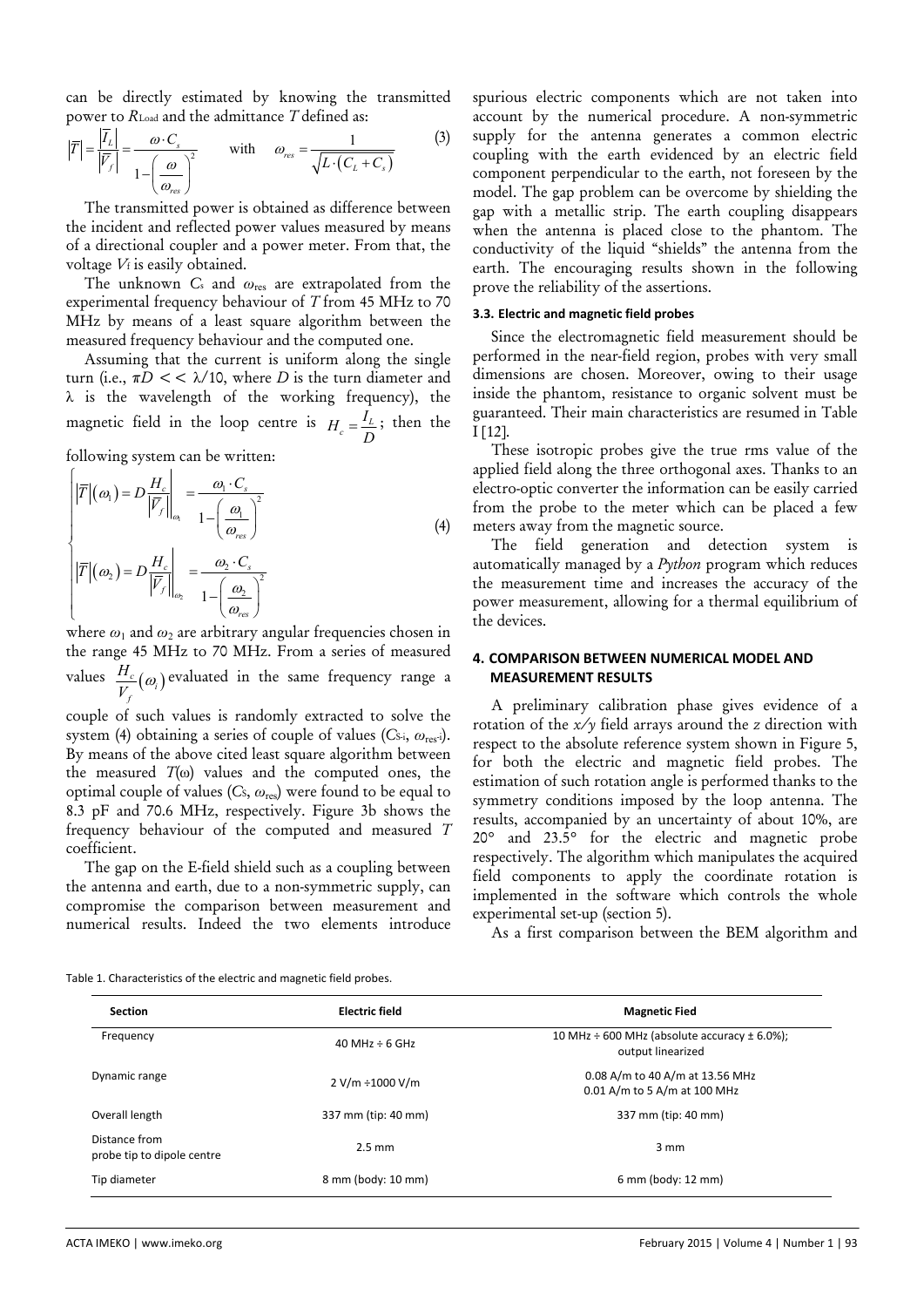



Figure 5. Magnetic a) and electric b) r.m.s. field behaviour along line 1 of the three components with a unit‐current in the antenna.

measurements, two investigation lines are chosen. Line 1 is in parallel to the *y* axis (Figure 4), 30 mm above it. Since the induced current effects on the magnetic field at 64 MHz are negligible, the ideal magnetic field array lies on *y-z* plane, so the  $H_{\text{x,BEM}}$  component is null (Figure 5a). The electric field lines induced in the phantom are, at this frequency, circular with the centres on the loop axis, thus, only  $E_{\rm x,BEM}$  is non-zero along the investigation line (Figure 5 b).

Line 2 is in parallel to the *z* axis and is placed 110 mm from the reference system centre. Since this line lies on the *z-y* plane which cuts symmetrically the antenna, the  $H_{\text{x\_BEM}}$ component is null,  $H_{z}$ \_BEM shows two peaks (Figure 6a) in correspondence with the minimum distance between line 2 and the turn of the antenna, while  $H_y$ <sub>BEM</sub> reaches the peak

Figure 6. Magnetic a) and electric b) r.m.s. field behaviour along line 2 of the three components with a unit‐current in the antenna.

in correspondence with the loop antenna axis. The shape of the *E*x\_BEM component should be analogous to the shape of  $H_z$ <sub>BEM</sub> while  $E_y$ <sub>BEM</sub> and  $E_z$ <sub>BEM</sub> are zero (Figure 6b) because of the circular shape of the electric field lines.

When performing electric field measurements the noise level is not always negligible (in the order of 2 to 3 V/m). To reduce the noise effects on the measured values, the following expression is employed:

$$
E_{64MHz} = \sqrt{E_{tot}^2 - E_{noise}^2}
$$
 (5)

where *E*64MHz is the electric field corrected for the noise, *E*tot is the electric field given by the meter (signal plus noise) and *E*noise is the mean value of the noise detected when the loop antenna is not supplied.

In spite of the problems spotted both in the estimation of the current flowing in the antenna at 64 MHz and the



Figure 7 a). Metallic parallelepiped 200 mm high placed inside the phantom. b) investigation lines and dimensions : frontal and upper view.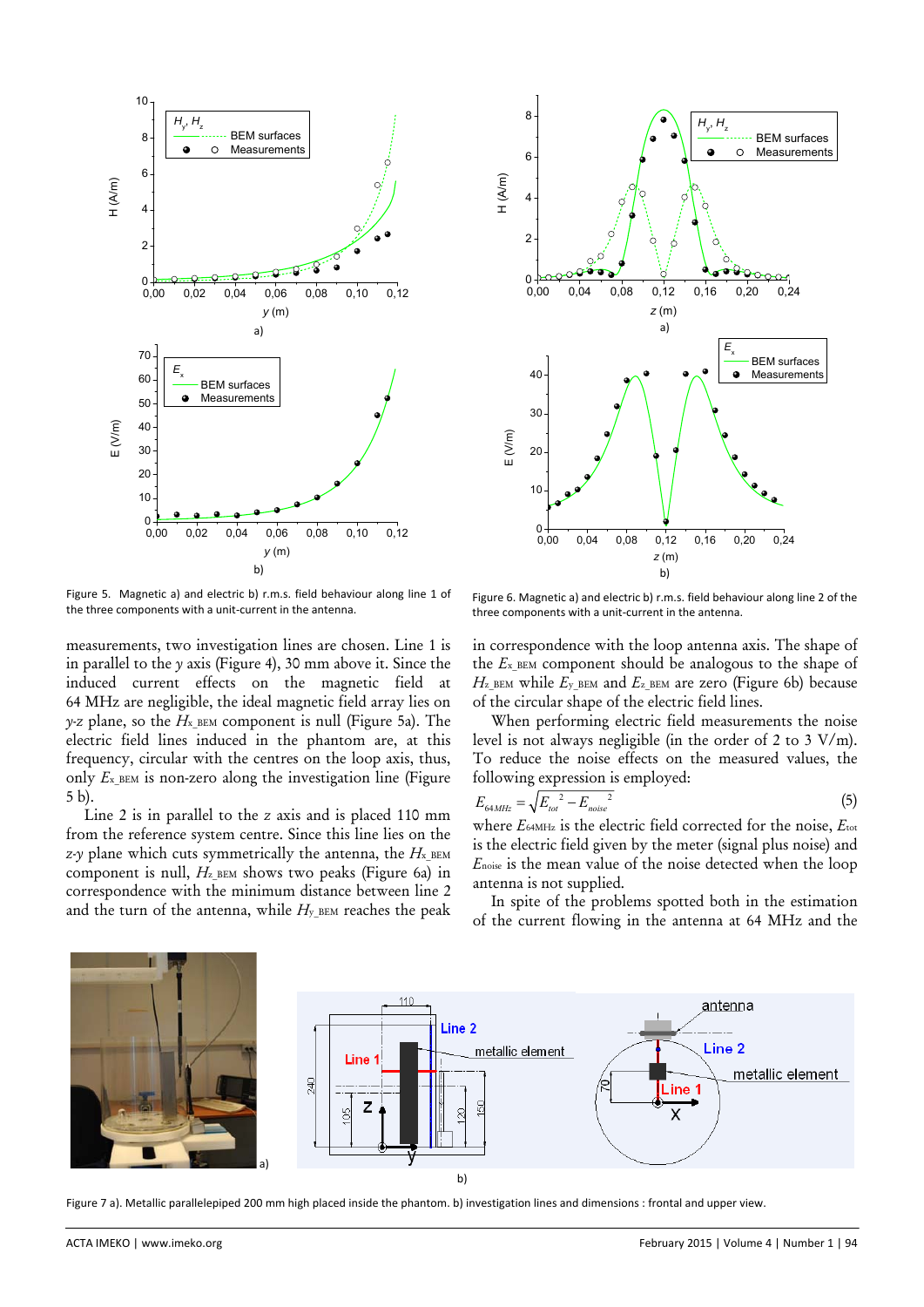

Figure 8 Magnetic a) and electric b) r.m.s. field behaviour along line 1 of the three components with a unit‐current in the antenna.



Figure 9. Magnetic a) and electric b) r.m.s. field behaviour along line 2 of the three components with a unit‐current in the antenna.

approximation introduced in the numerical representation of the antenna, the measurement-computation comparisons give encouraging results. In particular, Figures 6a and 6b show the very good performance of the probes which can detect field having high spatial gradient (close to the antenna axis:  $z = 0.12$  m).

The experimental scenario is finally made more complicated by introducing a  $40 \times 40 \times 240$  mm<sup>3</sup>, conductive, non-magnetic parallelepiped. The aim is to roughly simulate a medical implant. Its large dimensions provide a high distortion field, allowing a first evaluation of the sensitivity of the numerical method. Figure 7 shows a picture of the metallic object inserted in the phantom and its position.

Figures 8 and 9 provide the numerical results compared with the measured ones for the same lines previously investigated. As can be easily seen, a higher discrepancy between measurement and computation is detected, in particular for line 2. This fact deserves further investigations, but probably it can be ascribed to the features of the problem matrix, which, in presence of the metallic object, is badly scaled and gives rise to a nonoptimal convergence of the iterative solver used to solve the BEM formulation. Moreover, the wavelength in the metallic object is much lower than elsewhere and this would ask for a very fine mesh, with a strong increase of the computational burden needed to guarantee an accurate reconstruction of the electromagnetic quantities.

# **5. SYSTEM CONTROL AND OPERATIONS**

In order to increase the safety, measurement reliability and speed, the supply and measurement systems are managed by a software developed in *Python* environment.

*Python* is an interpreted, general purpose, high-level programming language [13].

The software controls the synthesizer and power amplifier by means of a GPIB-USB controller. The acquisition of the incident and reflected power is supervised by an USB connection. To download the acquired electric/magnetic field components, a simple network between the remote unit EASY4 (server) and the PC (client) by an ETHERNET connection [14] is set.

Thanks to a console user interface it is possible to insert the working directory and the output file names. If the directory and/or the files do not exist the program creates them.

The measurement results are stored in two output files with the same name but different extensions: ".txt". They contain the per-unit current electric/magnetic field components, referred to the main reference coordinate, while the second file, with a ".raw" extension, contains the raw field components, affected by noise, and referred to a rotated coordinate system. Moreover, the simple user interface requires: the type of the employed probe (electric or magnetic field probe), the geometrical characteristics of the investigation curve and the number of the measurement points.